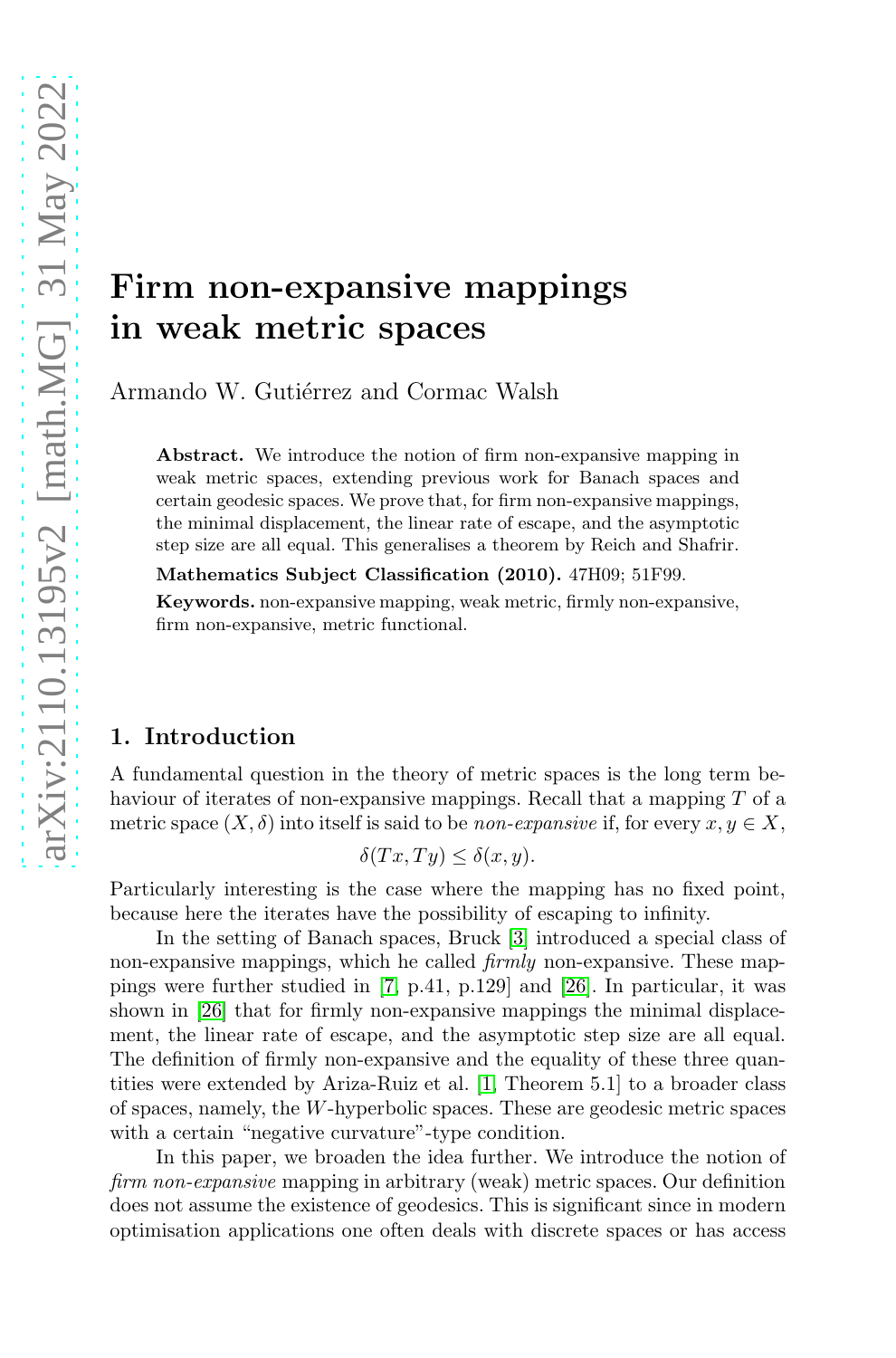to a collection of points of a space whose geometric structure is unknown. We show, in Section [2,](#page-2-0) that our class of firm non-expansive mappings contains all the firmly non-expansive ones in the setting of Banach spaces or W-hyperbolic spaces. In Section [3,](#page-3-0) we provide non-trivial examples by characterising the firm non-expansive mappings of 1-dimensional asymmetric normed spaces. We then prove in Section [4](#page-5-0) our main result, which is as follows.

<span id="page-1-1"></span>**Theorem 1.1.** Let  $T$  be a firm non-expansive mapping of a weak metric space  $(X, \delta)$  into itself. Then, for every  $x \in X$  and every integer  $k \geq 1$ ,

$$
\inf_{w \in X} \delta(w, Tw) = \lim_{n \to \infty} \frac{\delta(x, T^n x)}{n} = \lim_{n \to \infty} \delta(T^n x, T^{n+1} x) = \frac{1}{k} \lim_{n \to \infty} \delta(T^n x, T^{n+k} x).
$$

The first three quantities in this equation are, respectively, the minimal displacement, the linear rate of escape, and the asymptotic step size, mentioned earlier. Our theorem thus generalises the results by Reich and Shafrir and by Ariza-Ruiz et al., referred to above.

We conclude this note by proving in Section [5](#page-7-0) a couple of corollaries of our main result, concerning the behaviour of the iterates of firm nonexpansive mappings in terms of metric functionals.

The first enhances [\[5,](#page-9-3) Theorem 16] for firm non-expansive mappings in arbitrary metric spaces when the linear rate of escape, denoted by  $\rho(T)$ , equals zero (compare also with [\[12,](#page-10-1) Proposition 3]).

<span id="page-1-0"></span>**Corollary 1.2.** Let  $T$  be a firm non-expansive mapping of a metric space  $(X, \delta)$  into itself such that  $\rho(T) = 0$ . Then, there exists a metric functional h on X such that, for every  $x \in X$ ,

$$
h(Tx) \le h(x).
$$

We point out that the metric functional  $h$  in Corollary [1.2](#page-1-0) is defined in terms of the iterates  $T^n x_0$  for some  $x_0 \in X$ , whereas the construction of the metric functional appearing in [\[5,](#page-9-3) Theorem 16] relies strongly on the non-positive curvature condition assumed there.

A theorem by Lins [\[22,](#page-10-2) Theorem 2.1] states that, for every fixed-pointfree non-expansive mapping in a finite-dimensional normed space, there is a metric functional along which the orbits are seen to escape to infinity. It is not known in general whether this behaviour of escaping to infinity is monotone. We use Corollary [1.2](#page-1-0) to show that, in the case of firm nonexpansive mappings, it is.

<span id="page-1-2"></span>Corollary 1.3. Let  $T$  be a firm non-expansive mapping of a finite-dimensional normed space  $(V, \|\cdot\|)$  into itself. Suppose that  $\rho(T) = 0$ . Then, either T has bounded orbits, or there is a metric functional  $h$  on  $V$  such that, for every  $x \in V$ , the sequence  $(h(T^n x))_n$  converges monotonically to  $-\infty$ . Moreover, the metric functional h is a limit point of the orbit  $(T^n 0)_{n\geq 0}$ .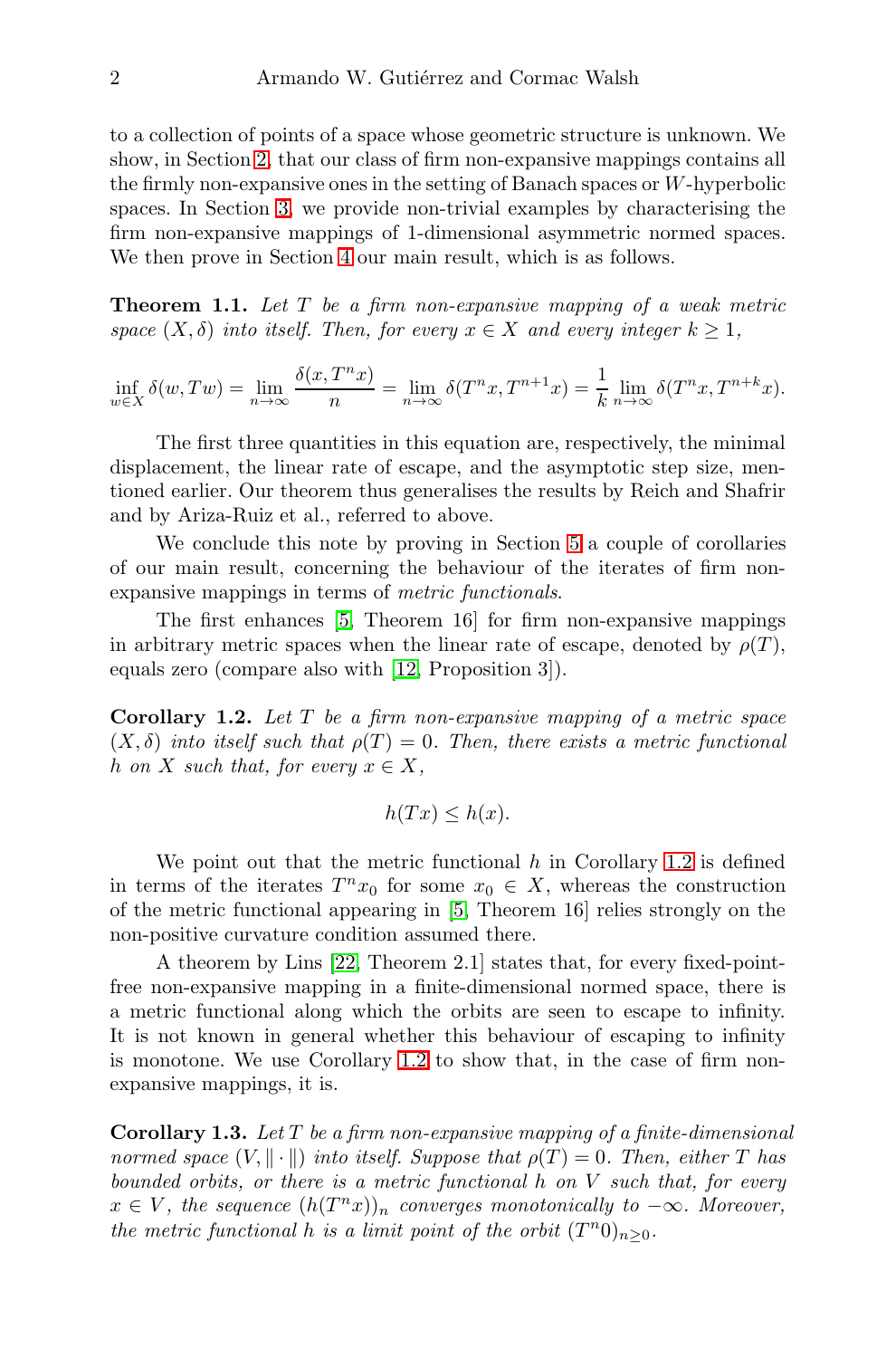## <span id="page-2-0"></span>2. Firm non-expansive mappings

A weak metric on a set X is a mapping  $\delta: X \times X \to [0, +\infty]$  satisfying  $\delta(x, x) = 0$ , for every  $x \in X$ , and the triangle inequality

$$
\delta(x, z) \le \delta(x, y) + \delta(y, z),
$$

for every  $x, y, z \in X$ . Examples of weak metrics include the Funk weak metric, the Apollonian weak metric, and Thurston's metric; see the papers [\[23,](#page-10-3) [24\]](#page-10-4) by Papadopoulos and Troyanov for more details. Weak metrics are sometimes called quasi-pseudometrics.

Motivated by Ćirić's work  $[4]$  on a generalisation of Banach's contraction principle, we introduce the notion of firm non-expansive mapping in an arbitrary weak metric space.

**Definition 2.1.** A mapping T of a weak metric space  $(X, \delta)$  into itself is firm if there exist mappings q, r, s, and t of  $X \times X$  into the interval  $[0, +\infty[$ satisfying the following three conditions:

<span id="page-2-4"></span>
$$
\inf_{(x,y)\in X\times X} t(x,y) > 0; \tag{2.1}
$$

<span id="page-2-3"></span>
$$
\sup_{(x,y)\in X\times X} q(x,y) + r(x,y) + s(x,y) + 2t(x,y) \le 1; \tag{2.2}
$$

<span id="page-2-2"></span>and, for every  $x, y \in X$ ,

$$
\delta(Tx,Ty) \le q(x,y)\delta(x,y) + r(x,y)\delta(x,Tx) + s(x,y)\delta(y,Ty) + t(x,y) \Big[\delta(x,Ty) + \delta(Tx,y)\Big].
$$
\n(2.3)

We say that  $T$  is *firm non-expansive* if it is both firm and non-expansive.

For purposes of comparison, we recall Bruck's notion of firmly nonexpansive mapping. A mapping T of a Banach space  $(V, \|\cdot\|)$  into itself is said to be firmly non-expansive if, for every  $x, y \in V$  and every  $0 < \lambda \leq 1$ ,

<span id="page-2-1"></span>
$$
||Tx - Ty|| \le ||(1 - \lambda)(Tx - Ty) + \lambda(x - y)||. \tag{2.4}
$$

A simple example of a firm non-expansive mapping that is not firmly nonexpansive is the mapping  $x \mapsto Tx = |x| + 1$  on the real line endowed with its usual metric. Indeed, for  $x < 0$  and  $y = 0$ , there is no  $\lambda \in ]0,1[$  such that [\(2.4\)](#page-2-1) holds. One can readily verify that this mapping is firm non-expansive. Another example of a firm non-expansive mapping on the real line is

$$
Tx = \begin{cases} -x+1 & \text{if } x < 0, \\ x+e^{-x} & \text{if } x \ge 0. \end{cases}
$$

By setting  $q(x, y) = r(x, y) = s(x, y) = 0$  and  $t(x, y) = 1/2$  for every x, y, we see that  $T$  is firm non-expansive.

Every firmly non-expansive mapping in a Banach space is firm non-expansive. Indeed, if T satisfies inequality [\(2.4\)](#page-2-1) with  $\lambda \in ]0,1[$ , then, for every  $x, y \in V$ ,

$$
||Tx - Ty|| \le \frac{\lambda}{2 - \lambda} ||x - y|| + \frac{1 - \lambda}{2 - \lambda} (||x - Ty|| + ||Tx - y||).
$$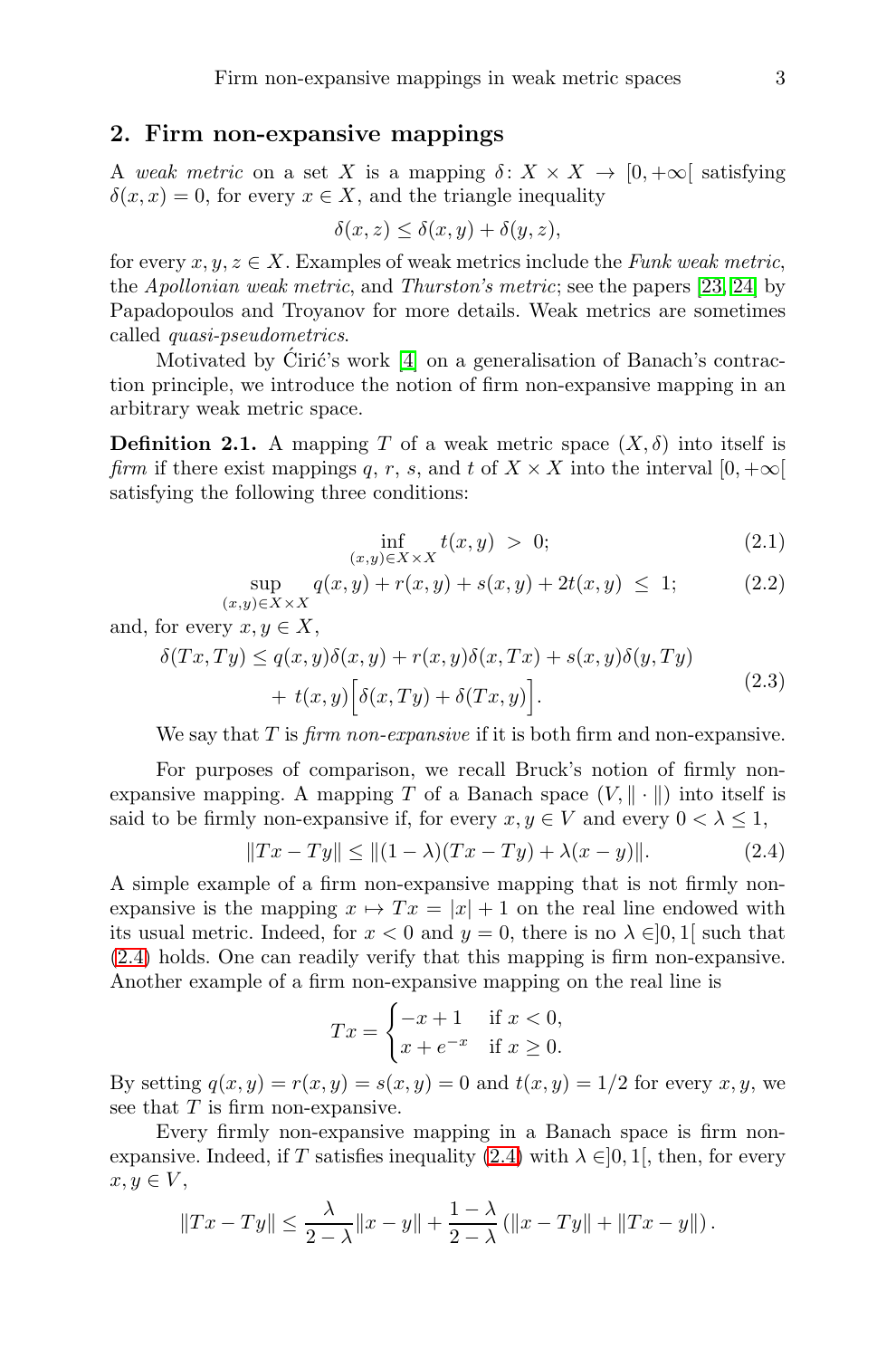Our claim follows from this by fixing  $\lambda \in ]0,1[$  and setting

$$
q(x,y) = \frac{\lambda}{2-\lambda}
$$
,  $r(x,y) = 0$ ,  $s(x,y) = 0$ , and  $t(x,y) = \frac{1-\lambda}{2-\lambda}$ ,

for every  $x, y \in V$ . More generally, every firmly non-expansive mapping in a W-hyperbolic space is firm non-expansive. This follows immediately from  $[1,$ Lemma 5.6].

Our definition of firm non-expansive is inspired by Ciric's definition  $[4]$ of a *generalised contraction*. This is a mapping T from a metric space  $(X, \delta)$ to itself such that there exist mappings q, r, s, and t from  $X \times X$  to  $[0, +\infty[$ such that  $(2.3)$  above holds, and the supremum in  $(2.2)$  is strictly less than 1. Note that when this is the case, it is possible to slightly increase  $t$  everywhere so that [\(2.1\)](#page-2-4) also holds. The relation between generalised contractions and our firm non-expansive mappings may be considered similar to the relation between strict contractions and non-expansive mappings. Ciric showed that generalised contractions satisfy the conclusion of Banach's Contraction Theorem.

Other authors have focused on the existence of a unique fixed point of mappings that satisfy conditions similar to those considered in our definition of firm mapping; see [\[6,](#page-9-5) [13,](#page-10-5) [25,](#page-10-6) [27,](#page-10-7) [32\]](#page-11-0). In contrast, we are interested in the asymptotic behaviour of fixed-point-free non-expansive mappings.

The definition of firmly non-expansive mappings of Ariza-Ruiz et al. was studied in the context of  $CAT(0)$  spaces in [\[21\]](#page-10-8). For a different approach to generalising firmly non-expansive mappings, see [\[2\]](#page-9-6).

## <span id="page-3-0"></span>3. An example: asymmetric norms on R.

The following characterisation of firmness for non-expansive mappings will prove useful in studying our example. Let  $T$  be a non-expansive self-mapping of a weak metric space  $(X, \delta)$ . For each  $x, y \in X$ , define

$$
M(x, y) := \max \left[ \delta(x, y), \delta(x, Tx), \delta(y, Ty) \right]
$$

$$
A(x, y) := \frac{1}{2} \Big( \delta(x, Ty) + \delta(Tx, y) \Big)
$$
and
$$
\tau(x, y) := \frac{M(x, y) - \delta(Tx, Ty)}{2(M(x, y) - A(x, y))}.
$$

Then, T is firm if and only if

$$
\inf \Big\{ \tau(x,y) \mid x,y \in X, \, A(x,y) < \delta(Tx,Ty) \Big\} > 0.
$$

#### 3.1. Asymmetric norms on R.

We consider  $\mathbb R$  endowed with an asymmetric norm

$$
||x|| := \max(-\alpha x, \beta x),
$$

where  $\alpha$  and  $\beta$  are positive real numbers.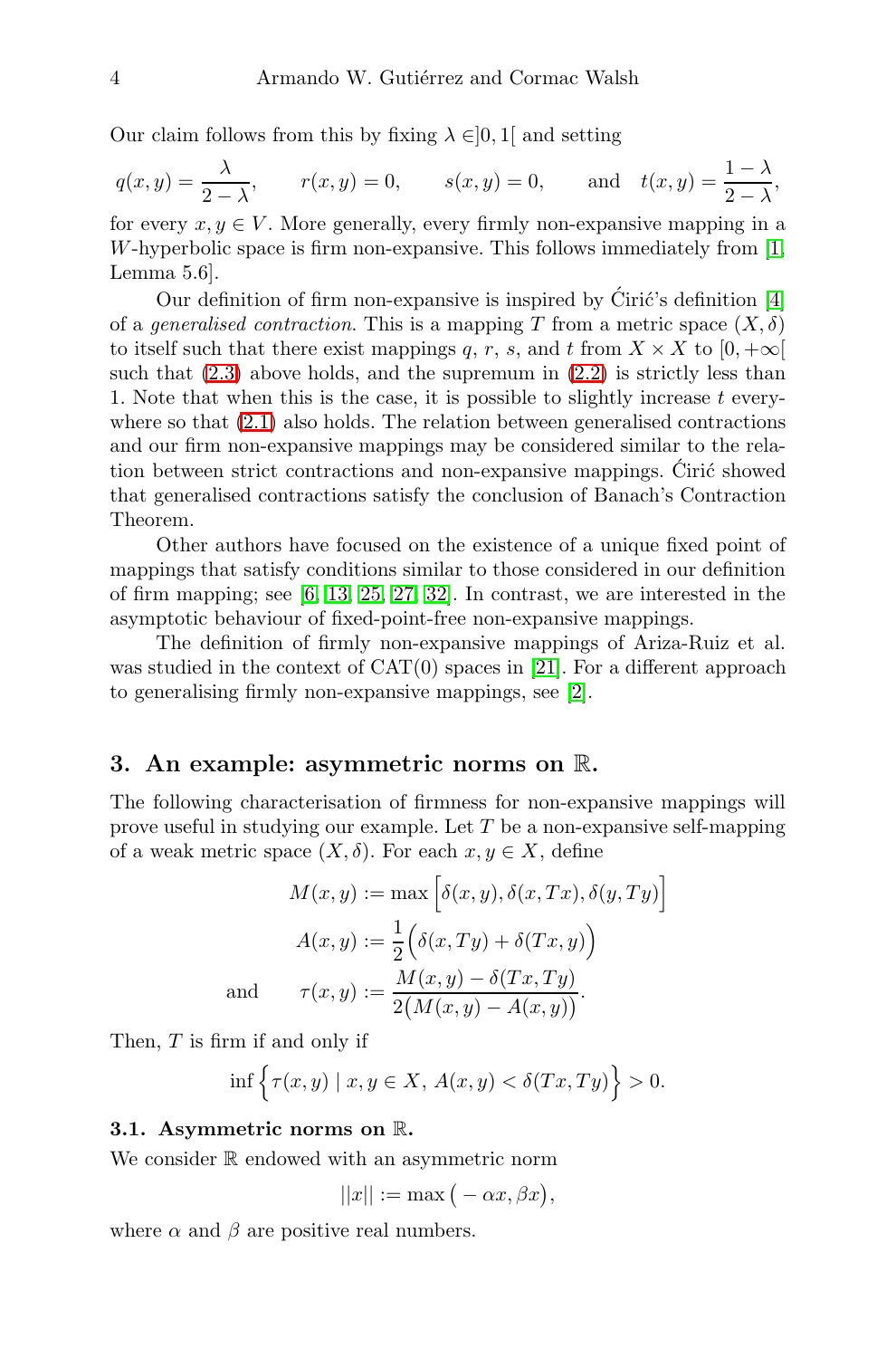For each distinct x and y in R, define  $z_{xy}$  to be the unique element of R such that  $||z_{xy} - y|| = ||y - x||$  and  $(y - x)(z_{xy} - y) < 0$ . If x and y are points of R, and T is a mapping such that  $Tx = y$  and  $Ty = z_{xy}$ , then one can calculate that  $\tau(x, y) = 0$  in the criterion above with  $\delta(x, y) := ||y - x||$ , and hence the mapping  $T$  is not firm.

The following proposition shows that a non-expansive self-mapping of  $(\mathbb{R}, || \cdot ||)$  fails to be firm precisely when one can find points arbitrarily close to this configuration.

**Proposition 3.1.** Let  $(\mathbb{R}, ||\cdot||)$  be the asymmetric normed space above. Then, a non-expansive mapping  $T: \mathbb{R} \to \mathbb{R}$  is not firm if and only if, for every  $\epsilon > 0$ there exist distinct points x and y in R such that  $||Tx - y||$  and  $||Ty - z_{xy}||$ are both less than  $||y-x||_{\epsilon}$ .

In particular, we see that every fixed-point-free non-expansive mapping on  $(\mathbb{R}, ||\cdot||)$  is firm. This shows that firm non-expansive mappings are considerably more general than firmly non-expansive mappings, even in dimension one. Recall that, on R, the latter mappings are precisely the 1-Lipschitz mappings that are non-decreasing.

*Proof.* Assume first that  $T$  satisfies the condition. So, we can find sequences of points  $x_n$  and  $y_n$  in R such that  $||Tx_n - y_n||/d_n$  and  $||Ty_n - z_{x_n,y_n}||/d_n$ converge to zero, where  $d_n := ||y_n - x_n||$ , for all n. It follows that  $M_n/d_n$  and  $\delta_n/d_n$  both converge to 1, where  $M_n := M(x_n, y_n)$  and  $\delta_n := ||Ty_n - Tx_n||$ , for all n. Define  $A_n := A(x_n, y_n)$ , for all n. Since  $||z_{x_n, y_n} - z_n|| \le ||y_n - x_n||$ , for all  $n$ , we have

$$
\limsup_{n} \frac{A_n}{d_n} \le \frac{1}{2}.
$$

This gives  $A_n < \delta_n$  for n large enough, and that  $\tau(x_n, y_n)$  converges to zero. By the criterion at the start of this section,  $T$  is not firm.

Now assume that T is not firm. So, there exists sequences of points  $x_n$ and  $y_n$  in R such that  $A_n < \delta_n$  for all n, and  $\tau_n$  converges to zero, where we have written  $A_n := A(x_n, y_n)$  and  $\delta_n := ||Ty_n - Tx_n||$ , and  $\tau_n := \tau(x_n, y_n)$ . We assume without loss of generality that  $x_n \leq y_n$ , for all n. If there is a subsequence where the opposite inequality is true, it can be handled in a similar manner. Note that, for any  $n$ ,

$$
A_n \geq \frac{1}{2}\beta \big(Ty_n - x_n + y_n - Tx_n\big).
$$

If  $Ty_n \geq Tx_n$ , then the non-expansiveness of T would imply that the quantity on the right-hand-side is greater than or equal to  $\delta_n$ , which is not the case. We conclude that  $Ty_n < Tx_n$ , for all n.

For each  $n$ ,

$$
\tau_n \ge \frac{M_n - \delta_n}{2M_n} = \frac{1}{2} \left( 1 - \frac{\delta_n}{M_n} \right)
$$
 and  $\delta_n \le ||y_n - x_n|| \le M_n$ ,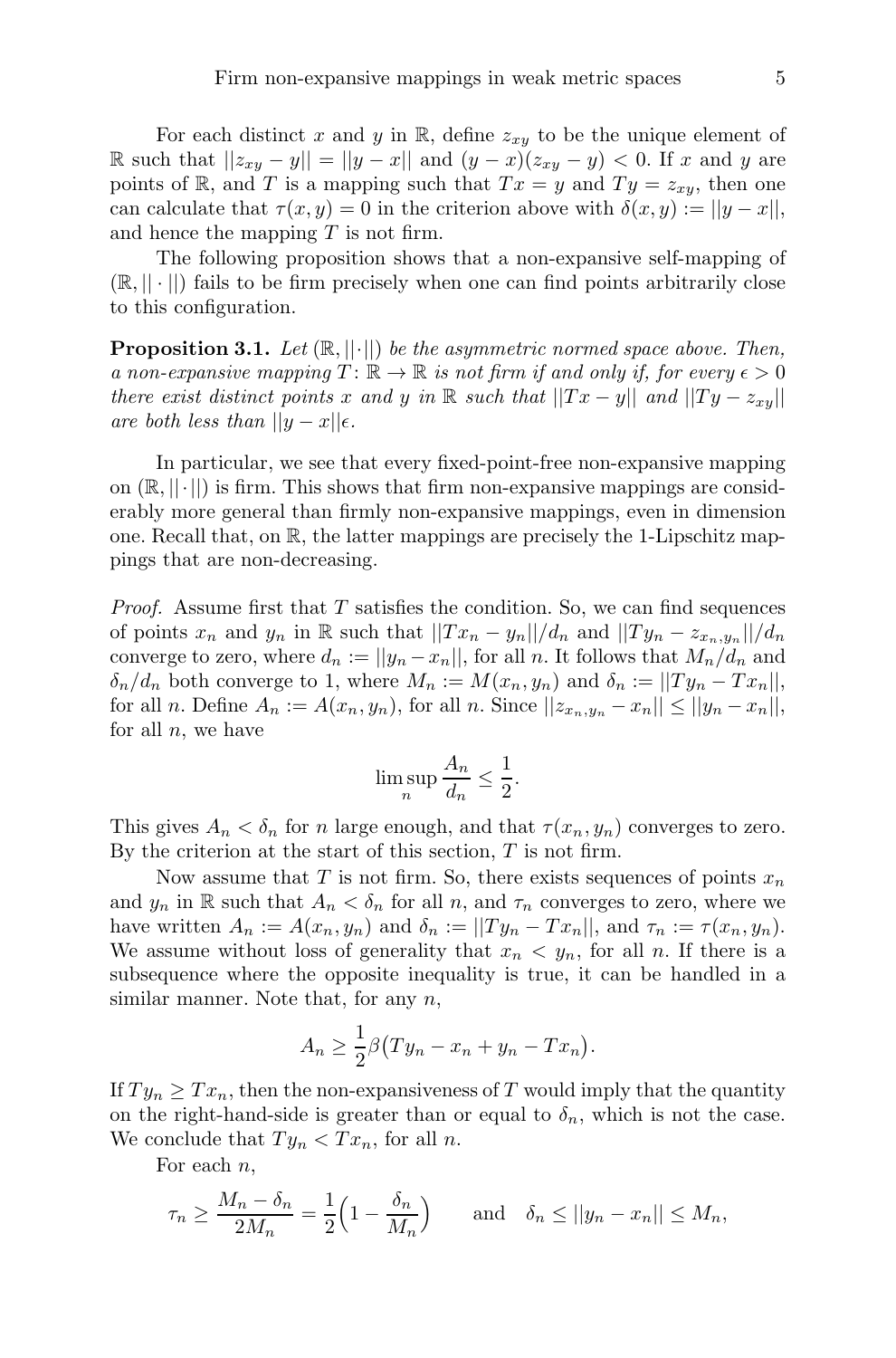where we have defined  $M_n := M(x_n, y_n)$ . We deduce that the ratios

$$
\delta_n/||y_n - x_n|| \qquad \text{and} \quad M_n/||y_n - x_n||
$$

both converge to 1, as  $n$  tends to infinity.

It follows from the convergence of the latter ratio that  $(u_n, v_n)$  stays within a bounded region of the plane, where

$$
u_n := \frac{T x_n - x_n}{||y_n - x_n||}
$$
 and  $v_n := \frac{T y_n - y_n}{||y_n - x_n||}$ .

Let  $(u, v)$  be a limit point of this sequence. Again from the convergence of the ratio, both u and v lie in the interval  $[-1/\alpha, 1/\beta]$ . Since, for each n,

$$
\frac{\delta_n}{||y_n - x_n||} = \frac{||Ty_n - Tx_n||}{||y_n - x_n||} = -\alpha \left( v_n - u_n + \frac{y_n - x_n}{||y_n - x_n||} \right)
$$

$$
= -\alpha \left( v_n - u_n + \frac{1}{\beta} \right),
$$

we get that  $v - u = -1/\alpha - 1/\beta$ . We deduce that  $v = -1/\alpha$  and  $u = 1/\beta$ . Hence  $||u_n||$  and  $||v_n||$  both converge to 1. It follows that

$$
||Tx_n - y_n||/||y_n - x_n||
$$
 and  $||Ty_n - z_{x_n,y_n}||/||y_n - x_n||$ 

both converge to zero, as  $n$  tends to infinity.

# <span id="page-5-0"></span>4. Minimal displacement, linear rate of escape, and asymptotic step size

Let T be a non-expansive mapping of a weak metric space  $(X, \delta)$  into itself. We first recall the relations among the minimal displacement,

$$
\overline{\rho}(T):=\inf_{w\in X}\delta(w,Tw),
$$

the (linear) escape rate of the orbits of  $T$ ,

$$
\rho(T) := \lim_{n \to \infty} \frac{\delta(x, T^n x)}{n},
$$

and the asymptotic step size of the orbit  $(T^n x)_{n \geq 0}$ ,

$$
\sigma_1(x,T) := \lim_{n \to \infty} \delta(T^n x, T^{n+1} x).
$$

Non-expansiveness and the triangle inequality imply that the linear rate of escape  $\rho(T)$  is well defined and does not depend on x; see the comment after [\[5,](#page-9-3) Definition 11]. Moreover, the following inequality holds (see [\[5,](#page-9-3) Lemma 12]):

$$
\overline{\rho}(T) \ge \rho(T).
$$

In general, this inequality may be strict, as shown for example in [\[5,](#page-9-3) Exam-ple 26]. Kohlberg and Neyman [\[19,](#page-10-9) Theorem 1.1] proved that  $\rho(T) = \overline{\rho}(T)$ when  $(X, \delta)$  is a Banach space. Gaubert and Vigeral [\[5,](#page-9-3) Theorem 1] showed that this equality also holds in a larger class of geodesic metric spaces, namely when  $(X, \delta)$  is a complete *metrically star-shaped* space [\[5,](#page-9-3) Definition 5].

$$
\Box
$$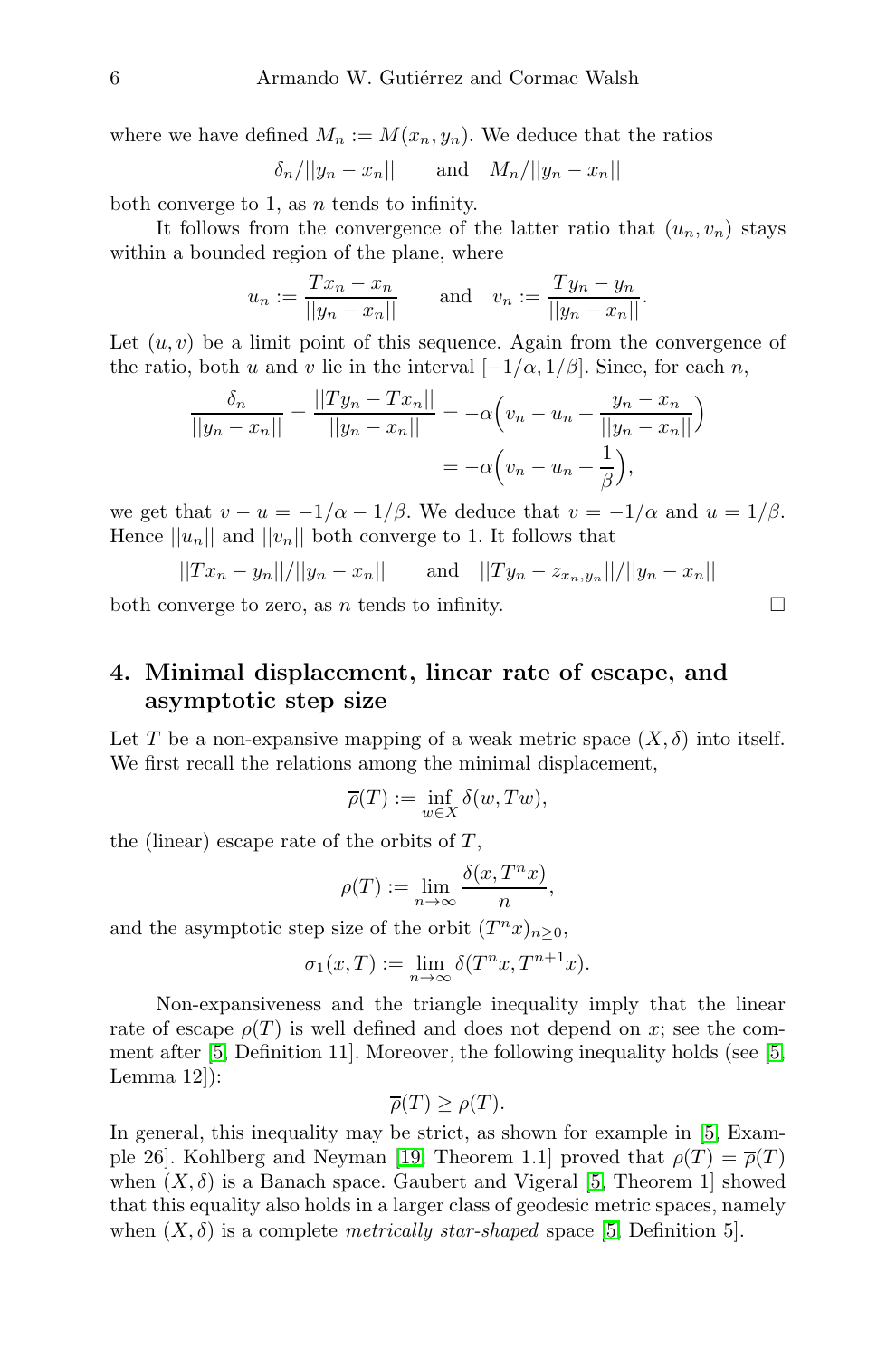Another consequence of non-expansiveness is that, for every  $x \in X$  and every integer  $k \geq 1$ , the following limit exists:

<span id="page-6-0"></span>
$$
\sigma_k(x,T) := \lim_{n \to \infty} \delta(T^n x, T^{n+k} x). \tag{4.1}
$$

Unlike the escape rate, this quantity may depend on  $x$ .

By using again the triangle inequality and non-expansiveness, one can verify that

<span id="page-6-3"></span>
$$
\frac{\sigma_k(x,T)}{k} \le \sigma_1(x,T), \qquad \text{for } k \ge 1,
$$
\n(4.2)

and

<span id="page-6-4"></span>
$$
\sigma_1(x,T) \ge \overline{\rho}(T). \tag{4.3}
$$

Our main result is that for firm non-expansive mappings the minimal displacement, the escape rate, and the asymptotic step size are equal.

**Theorem 4.1.** Let  $T$  be a firm non-expansive mapping of a weak metric space  $(X, \delta)$  into itself. Then, for every  $x \in X$  and every integer  $k \geq 1$ ,

$$
\overline{\rho}(T) = \rho(T) = \sigma_1(x,T) = \frac{\sigma_k(x,T)}{k}.
$$

*Proof.* Let x be a point in X. First, we show by induction that for every integer  $k \geq 1$ ,

$$
\frac{\sigma_k(x,T)}{k} = \sigma_1(x,T).
$$

Let  $k$  be a positive integer. Assume that the inductive hypothesis is true, that is,

$$
\sigma_j(x,T) = j\sigma_1(x,T),
$$

for every positive integer  $j \leq k$ . Let  $\epsilon$  be a positive real number. It follows from [\(4.1\)](#page-6-0) and the inductive hypothesis that there exists a positive integer N so that for every  $n > N$  and every  $j \leq k$ ,

<span id="page-6-1"></span>
$$
j(\sigma_1(x,T) - \epsilon) \le \delta(T^n x, T^{n+j} x) \le j(\sigma_1(x,T) + \epsilon). \tag{4.4}
$$

Since T is firm, there exist non-negative functions  $q, r, s, t$  on  $X \times X$ satisfying the properties  $(2.1)$ ,  $(2.2)$  and  $(2.3)$ . The following notation will be helpful:

$$
\begin{aligned} q_a^b &:= q(T^a x, T^b x), & &r_a^b &:= r(T^a x, T^b x), & &s_a^b &:= s(T^a x, T^b x), \\ t_a^b &:= t(T^a x, T^b x), & &\delta_a^b &:= \delta(T^a x, T^b x), \end{aligned}
$$

for all positive integers  $a, b$ . Now, the property  $(2.3)$  implies that

<span id="page-6-2"></span>
$$
\delta_n^{n+k+1} \ge \frac{1}{t_n^{n+k}} \delta_{n+1}^{n+k+1} - \frac{q_n^{n+k}}{t_n^{n+k}} \delta_n^{n+k} - \frac{r_n^{n+k}}{t_n^{n+k}} \delta_n^{n+1} - \frac{s_n^{n+k}}{t_n^{n+k}} \delta_{n+k}^{n+k+1} - \delta_{n+1}^{n+k}.
$$
 (4.5)

By applying [\(4.4\)](#page-6-1) in [\(4.5\)](#page-6-2), it follows that for every  $n \geq N$ ,

$$
\delta_n^{n+k+1} \ge \frac{k}{t_n^{n+k}} (\sigma_1(x,T) - \epsilon) - \frac{q_n^{n+k}}{t_n^{n+k}} k(\sigma_1(x,T) + \epsilon) - \frac{r_n^{n+k}}{t_n^{n+k}} (\sigma_1(x,T) + \epsilon)
$$

$$
- \frac{s_n^{n+k}}{t_n^{n+k}} (\sigma_1(x,T) + \epsilon) - (k-1)(\sigma_1(x,T) + \epsilon),
$$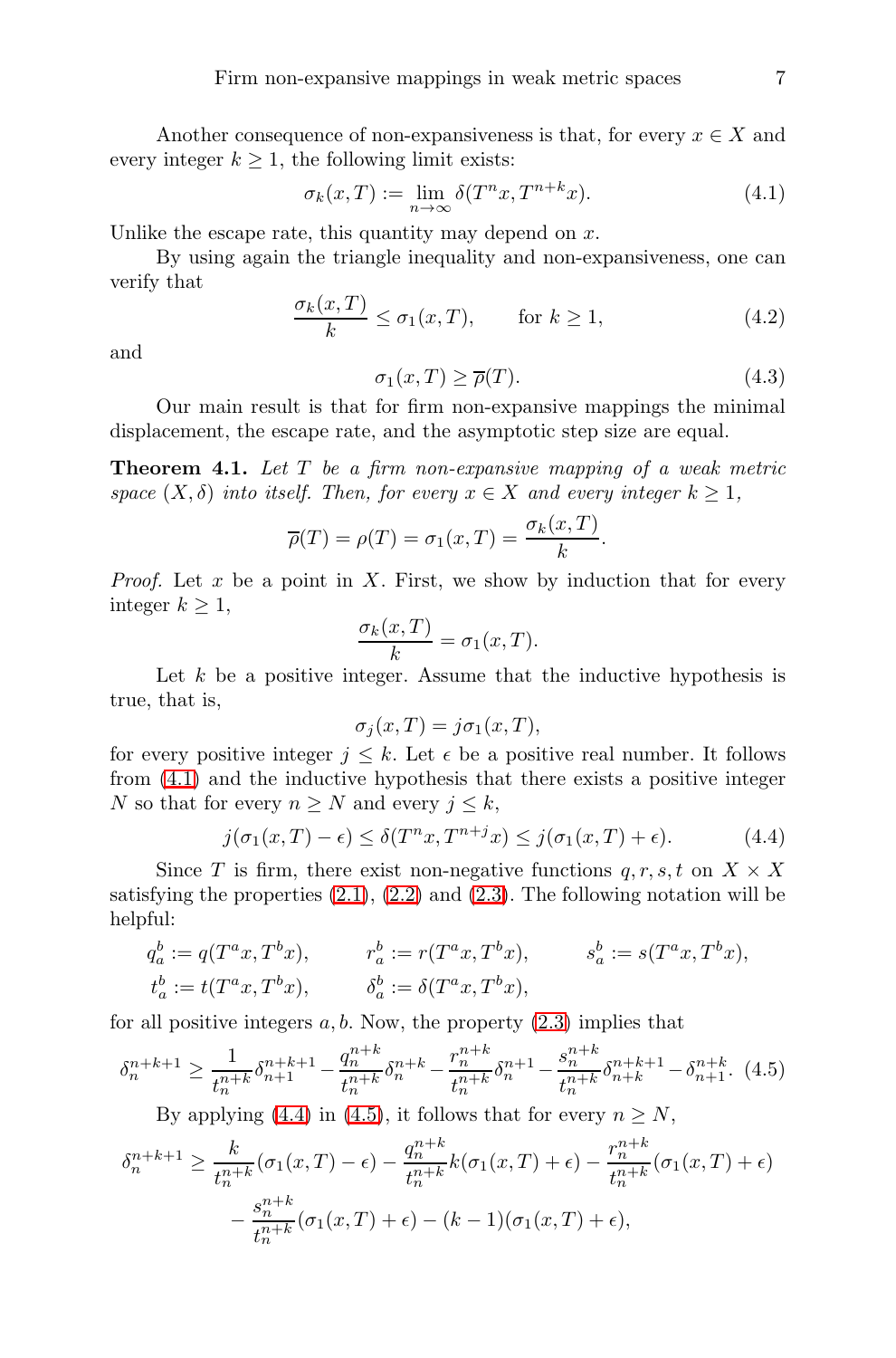or equivalently,

<span id="page-7-3"></span>
$$
\delta_n^{n+k+1} \ge (A_{n,k} - k + 1) \sigma_1(x,T) - (B_{n,k} + k - 1) \epsilon, \tag{4.6}
$$

where

$$
A_{n,k} := \frac{k - kq_n^{n+k} - r_n^{n+k} - s_n^{n+k}}{t_n^{n+k}}
$$

and

$$
B_{n,k} := \frac{k + kq_n^{n+k} + r_n^{n+k} + s_n^{n+k}}{t_n^{n+k}}.
$$

On the other hand, if we let  $\alpha$  denote the positive real number given in  $(2.1)$ , then the property  $(2.2)$  implies that

<span id="page-7-1"></span>
$$
B_{n,k} \le \frac{1+2k}{\alpha} \tag{4.7}
$$

and also

<span id="page-7-2"></span>
$$
A_{n,k} \ge 2k.\tag{4.8}
$$

By applying the inequalities  $(4.7)$  and  $(4.8)$  in  $(4.6)$ , we obtain for every  $n \geq N$ ,

$$
\delta_n^{n+k+1} \ge (k+1)\sigma_1(x,T) - \left[\frac{1+2k}{\alpha} + k - 1\right]\epsilon.
$$

Taking the limit first as n tends to infinity, and then as  $\epsilon$  tends to zero, we get

$$
\sigma_{k+1}(x,T) \ge (k+1)\sigma_1(x,T).
$$

This inequality together with [\(4.2\)](#page-6-3) show our first claim.

To complete the proof of our theorem, we need only show that  $\sigma_1(x,T)$ and  $\rho(T)$  are equal. Indeed, since T is non-expansive, we have that, for every positive integer m,

$$
\sigma_m(x,T) \le \delta(x,T^m x).
$$

So, by our first claim,  $\sigma_1(x,T) \leq \delta(x,T^m x)/m$ . By letting m tend to infinity, we obtain

$$
\sigma_1(x,T) \le \rho(T).
$$

This inequality is finally combined with [\(4.3\)](#page-6-4) and the inequality  $\overline{\rho}(T) \ge \rho(T)$ to complete the proof.

## <span id="page-7-0"></span>5. Metric functionals

Let  $(X, \delta)$  be a metric space and let  $x_0$  be an arbitrary base-point in X. We consider the mapping

$$
\Phi: X \to \mathbb{R}^X
$$
  

$$
w \mapsto h_w(\cdot) := \delta(\cdot, w) - \delta(x_0, w).
$$

If we endow the target space  $\mathbb{R}^X$  with the topology of point-wise convergence, then the mapping  $\Phi$  is a continuous injection. Moreover, the closure  $\overline{\Phi(X)}$  is compact and consists of mappings  $h: X \to \mathbb{R}$  vanishing at  $x_0$  and satisfying  $|h(x) - h(y)| \leq \delta(x, y)$ , for every  $x, y \in X$ . Each element of the compact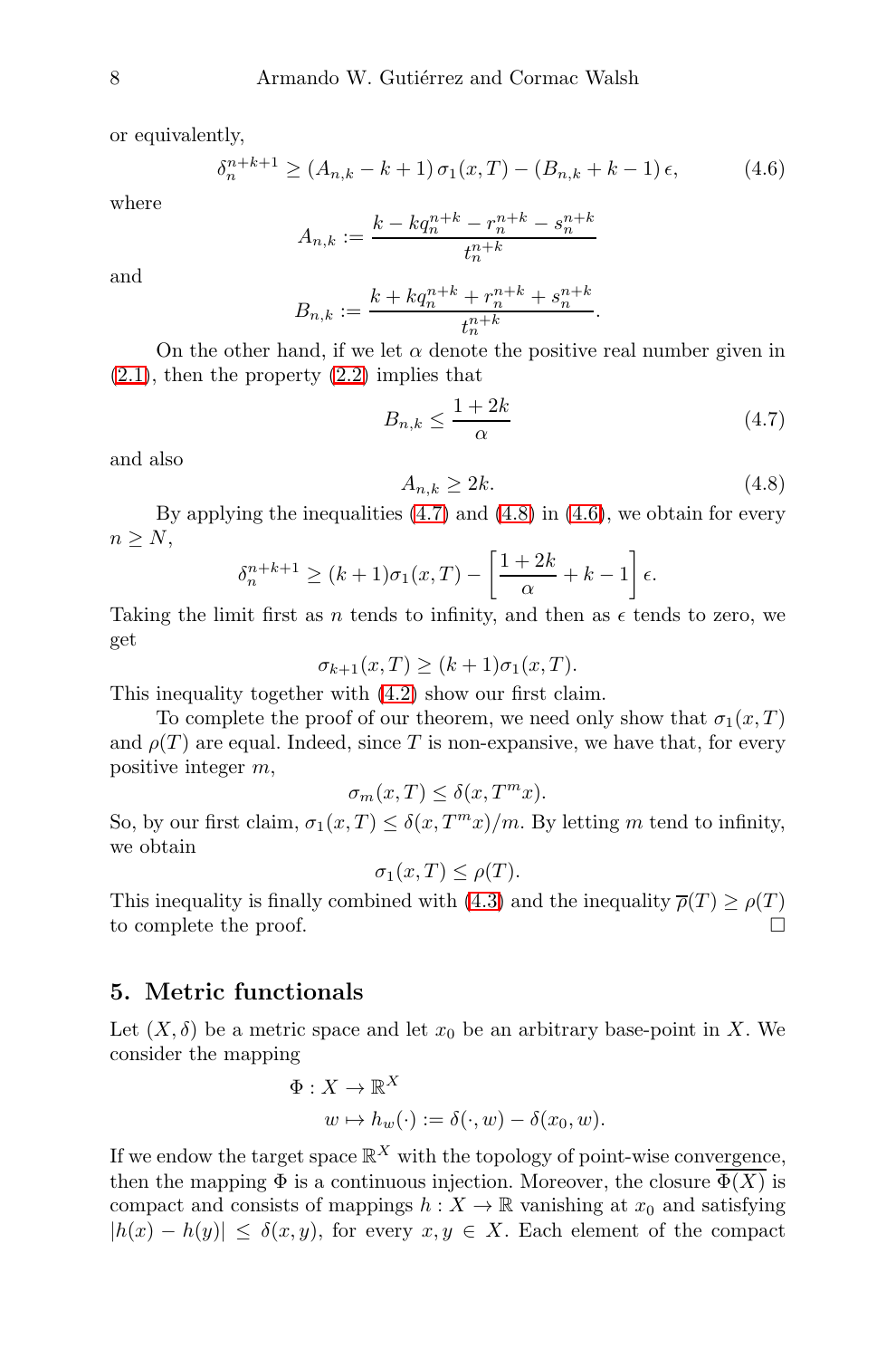space  $\overline{\Phi(X)}$  is called a *metric functional*. Metric functionals and the related notion of horofunctions are discussed in [\[9,](#page-9-7) [8,](#page-9-8) [17,](#page-10-10) [18\]](#page-10-11). These objects have been studied in spaces such as Hilbert and Thompson geometries [\[29,](#page-10-12) [20,](#page-10-13) [30\]](#page-10-14), Teichmüller geometry  $[31]$ , and normed spaces  $[28, 14, 10, 9, 11]$  $[28, 14, 10, 9, 11]$  $[28, 14, 10, 9, 11]$  $[28, 14, 10, 9, 11]$  $[28, 14, 10, 9, 11]$ .

Among other applications, metric functionals are useful for understanding the behaviour of the iterates of non-expansive mappings. Karlsson [\[15\]](#page-10-19) proved the following result, which he calls the Metric Spectral Principle [\[16\]](#page-10-20).

<span id="page-8-0"></span>**Theorem 5.1.** Let T be a non-expansive mapping of a metric space  $(X, \delta)$ into itself. Then, there exists a metric functional h such that

$$
h(T^n(x_0)) \le -\rho(T)n
$$

for every  $n \geq 1$ . Moreover, for every  $x \in X$ ,

$$
\lim_{n \to \infty} -\frac{1}{n}h(T^n x) = \rho(T).
$$

Complementing this, Gaubert and Vigeral [\[5\]](#page-9-3) proved the following.

<span id="page-8-1"></span>**Theorem 5.2.** If  $(X, \delta)$  is a Banach space or, more generally, a complete metrically star-shaped space, then  $\rho(T) = \overline{\rho}(T)$  and there exists a metric functional h such that for every  $x \in X$ ,

$$
h(Tx) \leq h(x) - \rho(T).
$$

It should be noted that the metric functional appearing in Theorem [5.1](#page-8-0) is a limit point of the orbit  $(T^n x_0)_{n\geq 0}$  in the compact space  $\overline{\Phi(X)}$ . On the other hand, in Theorem [5.2,](#page-8-1) the metric functional is constructed by composing T with a retraction along geodesics to get a strict contraction, having of course a fixed point, and then taking a limit point of the sequence of fixed points as the retraction approaches the identity.

*Proof of Corollary [1.2.](#page-1-0)* Recall that  $\overline{\Phi(X)}$  is a compact space. This space is sequentially compact whenever  $X$  is separable. In this case, there is a subsequence  $n_i$  such that  $\Phi(T^{n_i}x_0)$  converges to some  $h \in \overline{\Phi(X)}$  as  $i \to \infty$ . Since T is a firm non-expansive mapping and  $\delta$  is a metric, it follows from Theorem [1.1](#page-1-1) that for every  $x \in X$ ,

$$
h(Tx) = \lim_{i \to \infty} \left[ \delta(Tx, T^{n_i}x_0) - \delta(x_0, T^{n_i}x_0) \right]
$$
  
\n
$$
\leq \liminf_{i \to \infty} \left[ \delta(Tx, T^{n_i+1}x_0) + \delta(T^{n_i+1}x_0, T^{n_i}x_0) - \delta(x_0, T^{n_i}x_0) \right]
$$
  
\n
$$
\leq \liminf_{i \to \infty} \left[ \delta(x, T^{n_i}x_0) - \delta(x_0, T^{n_i}x_0) + \delta(T^{n_i}x_0, T^{n_i+1}x_0) \right]
$$
  
\n
$$
= h(x) + \rho(T).
$$

Our claim follows immediately from the assumption  $\rho(T) = 0$ .

In general,  $\overline{\Phi(X)}$  is not sequentially compact. However, we can argue as follows. For every  $n \geq 1$  define the set

$$
W_n = \{ h \in \overline{\Phi(X)} : h(Tx) \le h(x) + \delta(T^n x_0, T^{n+1} x_0), \text{ for all } x \in X \}.
$$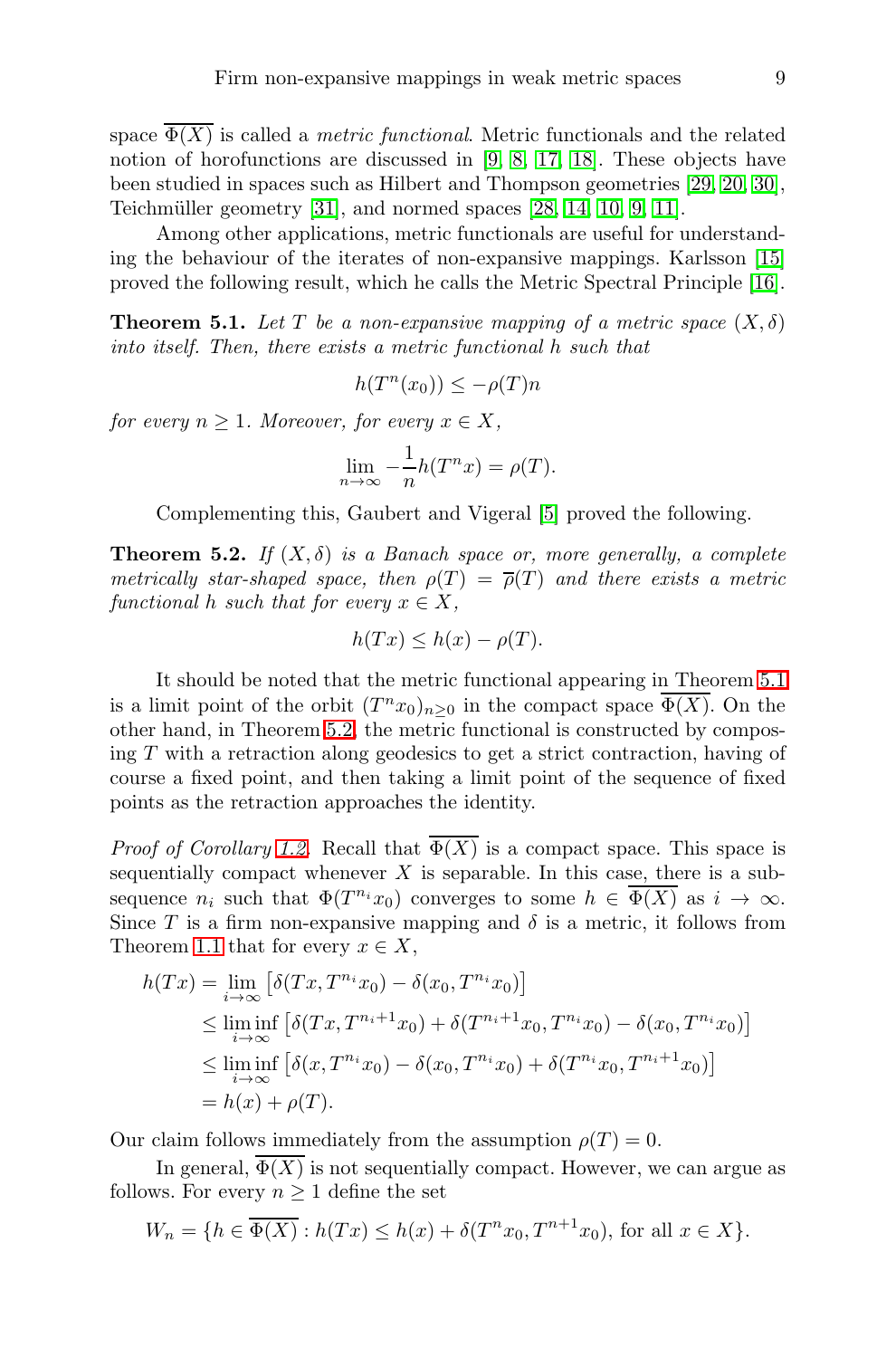Each  $W_n$  is non-empty since  $\Phi(T^n x_0)$  belongs to  $W_n$ . Moreover,  $(W_n)_{n\geq 1}$  is a non-increasing sequence of compact subsets of  $\overline{\Phi(X)}$ . Therefore, there exists  $h \in \bigcap_{n\geq 1} W_n$  satisfying our claim.

*Proof of Corollary [1.3.](#page-1-2)* We fix here  $x_0 = 0 \in V$ . If the orbit  $(T^n 0)_{n \geq 0}$  is unbounded, it follows from [\[22,](#page-10-2) p. 2390] that there exists a subsequence  $n_i$ such that  $\Phi(T^{n_i}0)$  converges to some  $h \in \Phi(V)$  as  $i \to \infty$ . Moreover, for every  $x \in V$ ,

$$
\lim_{n \to \infty} h(T^n x) = -\infty.
$$

Since T is firm non-expansive and  $\rho(T) = 0$ , it follows from Corollary [1.2](#page-1-0) that

 $h(T^{n+1}x) \leq h(T^n x),$ 

for every  $n \geq 0$ . This completes the proof.

#### Acknowledgment

The first author acknowledges financial support from the Vilho, Yrjö and Kalle Väisälä Foundation of the Finnish Academy of Science and Letters, and from the Otto A. Malm Foundation.

## <span id="page-9-2"></span>References

- [1] David Ariza-Ruiz, Laurentiu Leustean, and Genaro López-Acedo. Firmly nonexpansive mappings in classes of geodesic spaces. Trans. Am. Math. Soc., 366(8):4299–4322, 2014.
- <span id="page-9-6"></span>[2] Arian Bërdëllima, Florian Lauster, and D. Russell Luke.  $\alpha$ -firmly nonexpansive operators on metric spaces. J. Fixed Point Theory Appl., 24(1):Paper No. 14, 30, 2022.
- <span id="page-9-0"></span>[3] Ronald E. Bruck. Nonexpansive projections on subsets of Banach spaces. Pac. J. Math., 47:341–355, 1973.
- <span id="page-9-4"></span>[4] Ljubomir B. Ciric. Generalized contractions and fixed-point theorems.  $Publ.$ Inst. Math., Nouv. Sér., 12:19-26, 1971.
- <span id="page-9-3"></span>[5] Stéphane Gaubert and Guillaume Vigeral. A maximin characterisation of the escape rate of non-expansive mappings in metrically convex spaces. Math. Proc. Camb. Philos. Soc., 152(2):341–363, 2012.
- <span id="page-9-5"></span>[6] K. Goebel, W. A. Kirk, and Tawfik N. Shimi. A fixed point theorem in uniformly convex spaces. Boll. Un. Mat. Ital.  $(4)$ , 7:67–75, 1973.
- <span id="page-9-1"></span>[7] Kazimierz Goebel and Simeon Reich. Uniform convexity, hyperbolic geometry, and nonexpansive mappings, volume 83. Marcel Dekker, Inc., New York, NY, 1984.
- <span id="page-9-8"></span>[8] Sébastien Gouëzel and Anders Karlsson. Subadditive and multiplicative ergodic theorems. J. Eur. Math. Soc. (JEMS), 22(6):1893–1915, 2020.
- <span id="page-9-7"></span>[9] Armando W. Gutiérrez. On the metric compactification of infinite-dimensional  $\ell_p$  spaces. Can. Math. Bull., 62(3):491-507, 2019.
- <span id="page-9-9"></span>[10] Armando W. Gutiérrez. The horofunction boundary of finite-dimensional  $\ell_p$ spaces. Colloq. Math., 155(1):51–65, 2019.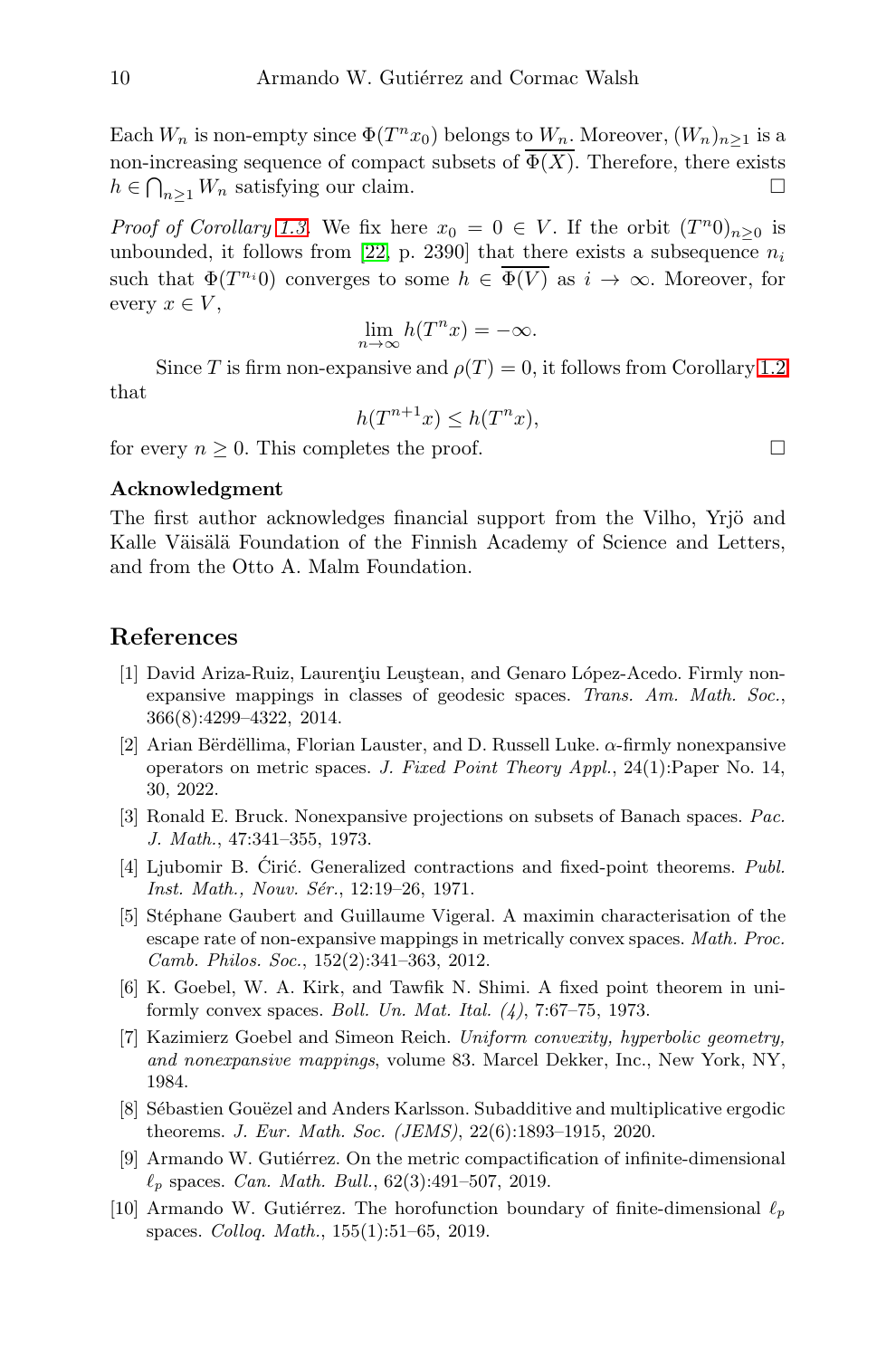- <span id="page-10-18"></span>[11] Armando W. Gutiérrez. Characterizing the metric compactification of  $L_p$ spaces by random measures. Ann. Funct. Anal.,  $11(2):227-243$ , 2020.
- <span id="page-10-1"></span>[12] Armando W. Gutiérrez and Anders Karlsson. Comments on the cosmic convergence of nonexpansive maps. J. Fixed Point Theory Appl., 23(4):Paper No. 59, 10, 2021.
- <span id="page-10-5"></span>[13] G. E. Hardy and T. D. Rogers. A generalization of a fixed point theorem of Reich. Canad. Math. Bull., 16:201–206, 1973.
- <span id="page-10-17"></span>[14] Lizhen Ji and Anna-Sofie Schilling. Toric varieties vs. horofunction compactifications of polyhedral norms. *Enseign. Math.*  $(2)$ ,  $63(3-4):375-401$ ,  $2017$ .
- <span id="page-10-19"></span>[15] Anders Karlsson. Non-expanding maps and Busemann functions. Ergodic Theory Dyn. Syst., 21(5):1447–1457, 2001.
- <span id="page-10-20"></span>[16] Anders Karlsson. From linear to metric functional analysis. Proc. Natl. Acad. Sci. USA, 118(28):Paper No. e2107069118, 5, 2021.
- <span id="page-10-10"></span>[17] Anders Karlsson. Hahn-Banach for metric functionals and horofunctions. J. Funct. Anal., 281(2):17, 2021. Id/No 109030.
- <span id="page-10-11"></span>[18] Anders Karlsson. Elements of a metric spectral theory. In Dynamics, Geometry, and Number Theory. The Impact of Margulis on Modern Mathematics. The University of Chicago Press, in press.
- <span id="page-10-9"></span>[19] Elon Kohlberg and Abraham Neyman. Asymptotic behavior of nonexpansive mappings in normed linear spaces. Israel J. Math., 38(4):269–275, 1981.
- <span id="page-10-13"></span>[20] Bas Lemmens and Cormac Walsh. Isometries of polyhedral Hilbert geometries. J. Topol. Anal., 3(2):213–241, 2011.
- <span id="page-10-8"></span>[21] Laurentiu Leustean, Adriana Nicolae, and Andrei Sipos. An abstract proximal point algorithm. J. Global Optim., 72(3):553–577, 2018.
- <span id="page-10-2"></span>[22] Brian Lins. Asymptotic behavior of nonexpansive mappings in finite dimensional normed spaces. Proc. Amer. Math. Soc., 137(7):2387–2392, 2009.
- <span id="page-10-3"></span>[23] Athanase Papadopoulos and Marc Troyanov. Weak metrics on Euclidean domains. JP J. Geom. Topol., 7(1):23–43, 2007.
- <span id="page-10-4"></span>[24] Athanase Papadopoulos and Marc Troyanov. Weak Finsler structures and the Funk weak metric. Math. Proc. Cambridge Philos. Soc., 147(2):419–437, 2009.
- <span id="page-10-6"></span>[25] Simeon Reich. Some remarks concerning contraction mappings. Canad. Math. Bull., 14:121–124, 1971.
- <span id="page-10-0"></span>[26] Simeon Reich and Itai Shafrir. The asymptotic behavior of firmly nonexpansive mappings. Proc. Amer. Math. Soc., 101(2):246-250, 1987.
- <span id="page-10-7"></span>[27] B. E. Rhoades. A comparison of various definitions of contractive mappings. Trans. Amer. Math. Soc., 226:257–290, 1977.
- <span id="page-10-16"></span>[28] Cormac Walsh. The horofunction boundary of finite-dimensional normed spaces. Math. Proc. Cambridge Philos. Soc., 142(3):497–507, 2007.
- <span id="page-10-12"></span>[29] Cormac Walsh. The horofunction boundary of the Hilbert geometry. Adv. Geom., 8(4):503–529, 2008.
- <span id="page-10-14"></span>[30] Cormac Walsh. Hilbert and Thompson geometries isometric to infinitedimensional Banach spaces. Ann. Inst. Fourier (Grenoble), 68(5):1831–1877, 2018.
- <span id="page-10-15"></span>[31] Cormac Walsh. The asymptotic geometry of the Teichmüller metric. Geom. Dedicata, 200:115–152, 2019.